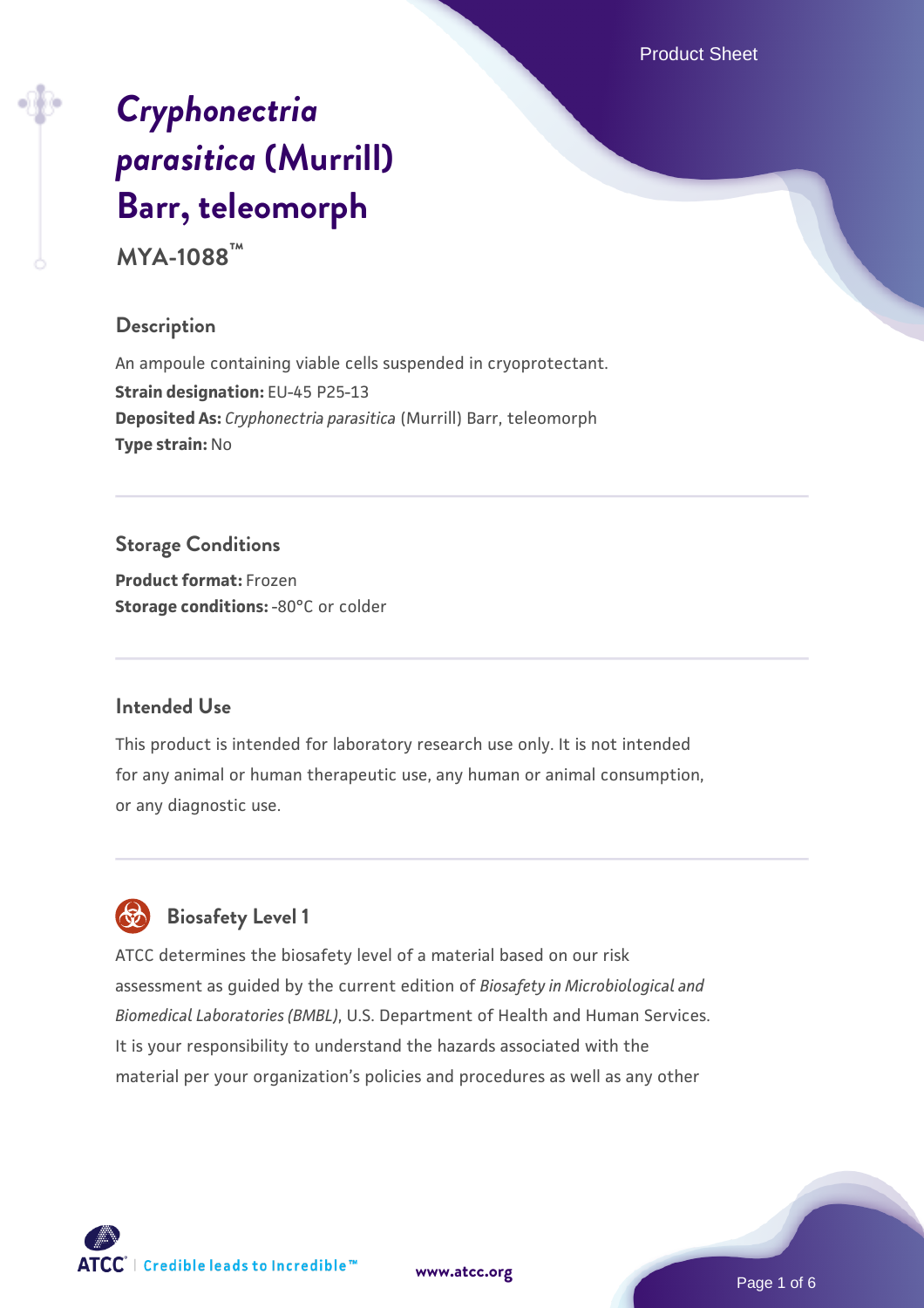applicable regulations as enforced by your local or national agencies.

ATCC highly recommends that appropriate personal protective equipment is always used when handling vials. For cultures that require storage in liquid nitrogen, it is important to note that some vials may leak when submersed in liquid nitrogen and will slowly fill with liquid nitrogen. Upon thawing, the conversion of the liquid nitrogen back to its gas phase may result in the vial exploding or blowing off its cap with dangerous force creating flying debris. Unless necessary, ATCC recommends that these cultures be stored in the vapor phase of liquid nitrogen rather than submersed in liquid nitrogen.

#### **Certificate of Analysis**

For batch-specific test results, refer to the applicable certificate of analysis that can be found at www.atcc.org.

#### **Growth Conditions**

**Medium:**  [ATCC Medium 336: Potato dextrose agar \(PDA\)](https://www.atcc.org/-/media/product-assets/documents/microbial-media-formulations/3/3/6/atcc-medium-336.pdf?rev=d9160ad44d934cd8b65175461abbf3b9) **Temperature:** 24°C

#### **Handling Procedures**

**Frozen ampoules** packed in dry ice should either be thawed immediately or stored in liquid nitrogen. If liquid nitrogen storage facilities are not available, frozen ampoules may be stored at or below -70°C for approximately one week. **Do not under any circumstance store frozen ampoules at refrigerator**



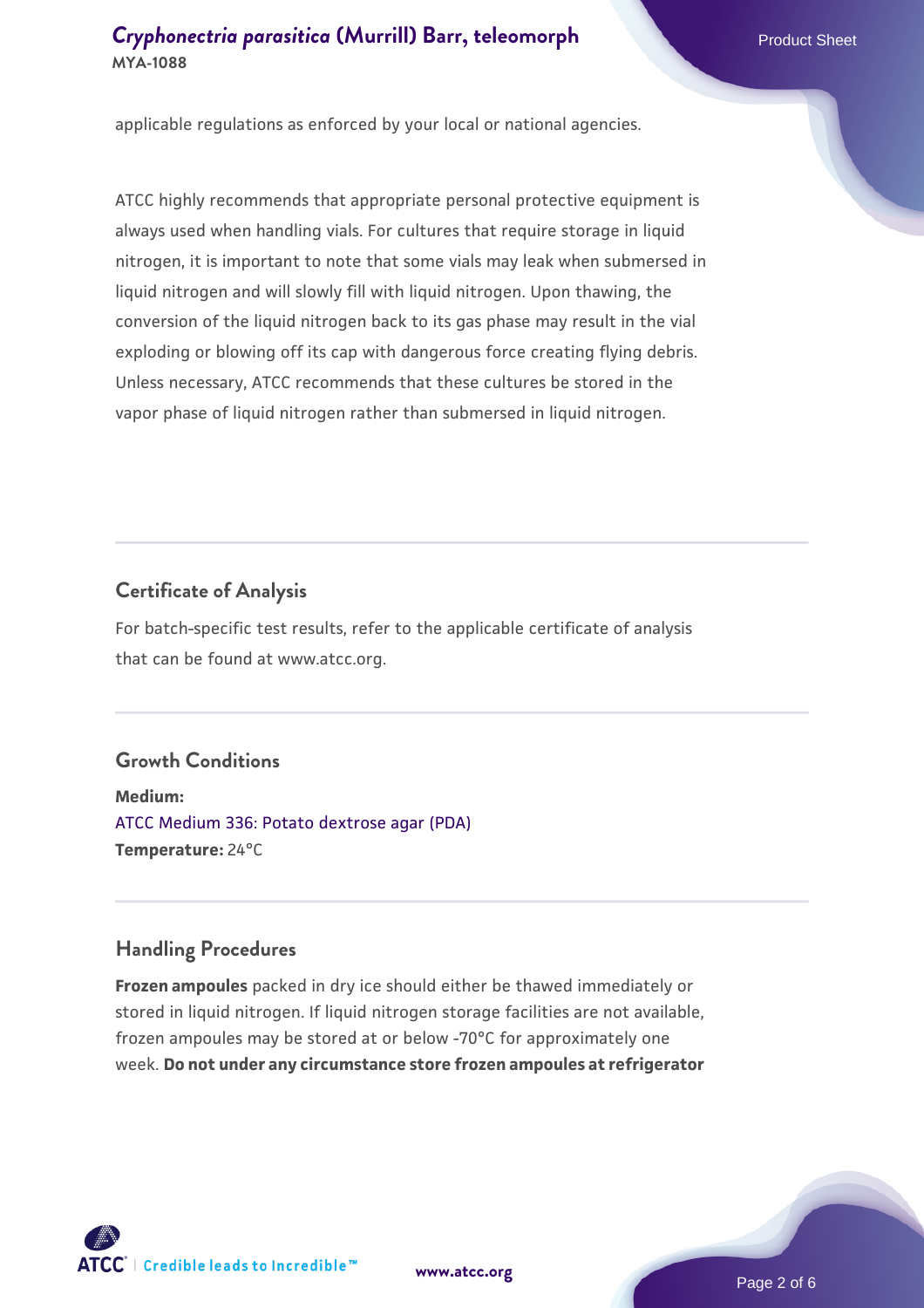**freezer temperatures (generally -20°C). Storage of frozen material at this temperature will result in the death of the culture.**

- 1. To thaw a frozen ampoule, place in a **25°C to 30°C** water bath, until just thawed **(approximately 5 minutes)**. Immerse the ampoule just sufficient to cover the frozen material. Do not agitate the ampoule.
- 2. Immediately after thawing, wipe down ampoule with 70% ethanol and aseptically transfer at least 50 µL (or 2-3 agar cubes) of the content onto a plate or broth with medium recommended.
- 3. Incubate the inoculum/strain at the temperature and conditions recommended.
- 4. Inspect for growth of the inoculum/strain regularly for up to 4 weeks. The time necessary for significant growth will vary from strain to strain.

#### **Notes**

Additional information on this culture is available on the ATCC web site at [www.atcc.org.](http://www.atcc.org/)

#### **Material Citation**

If use of this material results in a scientific publication, please cite the material in the following manner: *Cryphonectria parasitica* (Murrill) Barr, teleomorph (ATCC MYA-1088)

#### **References**

References and other information relating to this material are available at www.atcc.org.

#### **Warranty**

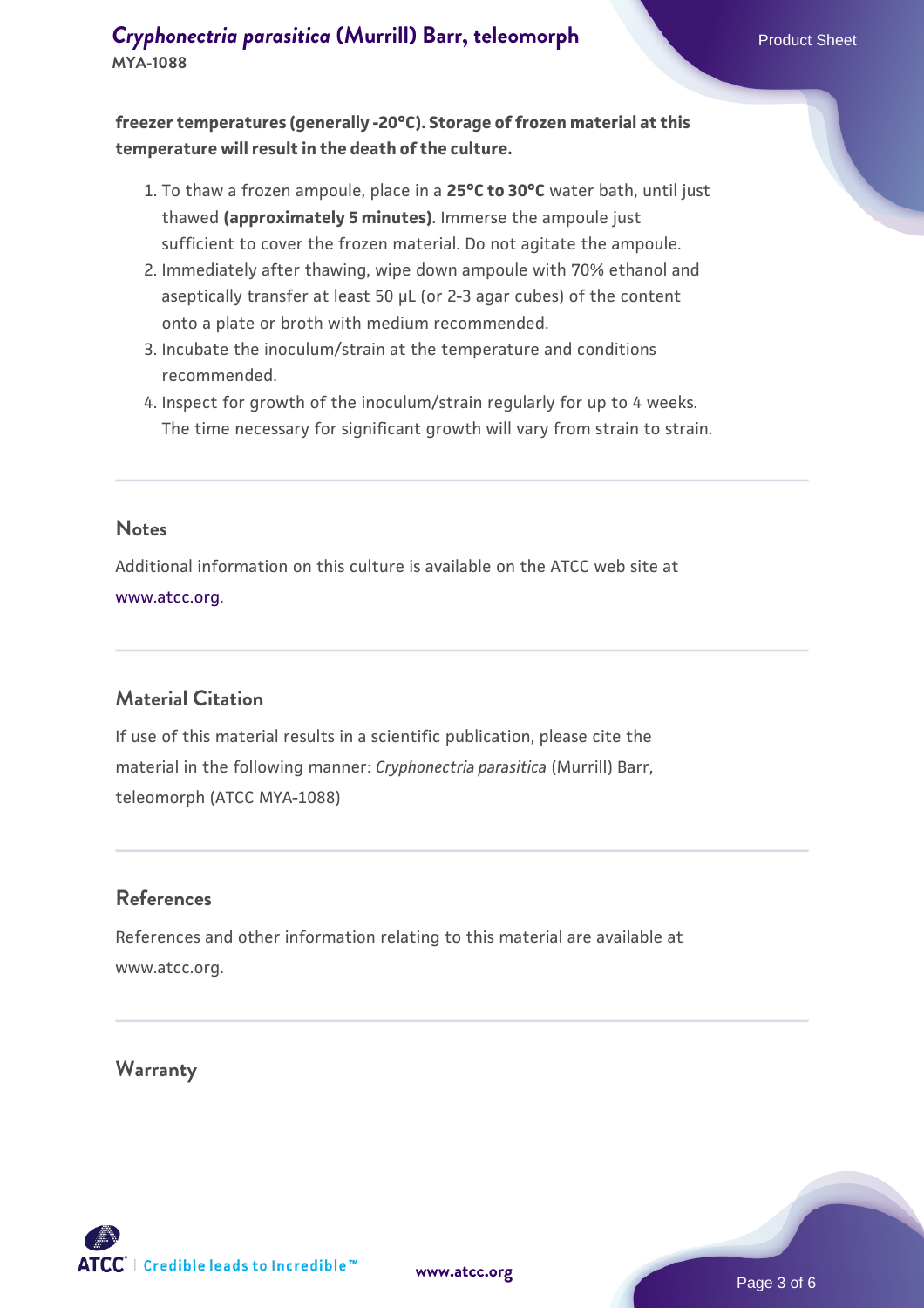The product is provided 'AS IS' and the viability of ATCC® products is warranted for 30 days from the date of shipment, provided that the customer has stored and handled the product according to the information included on the product information sheet, website, and Certificate of Analysis. For living cultures, ATCC lists the media formulation and reagents that have been found to be effective for the product. While other unspecified media and reagents may also produce satisfactory results, a change in the ATCC and/or depositor-recommended protocols may affect the recovery, growth, and/or function of the product. If an alternative medium formulation or reagent is used, the ATCC warranty for viability is no longer valid. Except as expressly set forth herein, no other warranties of any kind are provided, express or implied, including, but not limited to, any implied warranties of merchantability, fitness for a particular purpose, manufacture according to cGMP standards, typicality, safety, accuracy, and/or noninfringement.

#### **Disclaimers**

This product is intended for laboratory research use only. It is not intended for any animal or human therapeutic use, any human or animal consumption, or any diagnostic use. Any proposed commercial use is prohibited without a license from ATCC.

While ATCC uses reasonable efforts to include accurate and up-to-date information on this product sheet, ATCC makes no warranties or representations as to its accuracy. Citations from scientific literature and patents are provided for informational purposes only. ATCC does not warrant that such information has been confirmed to be accurate or complete and the customer bears the sole responsibility of confirming the accuracy and completeness of any such information.

This product is sent on the condition that the customer is responsible for and assumes all risk and responsibility in connection with the receipt, handling, storage, disposal, and use of the ATCC product including without limitation



**[www.atcc.org](http://www.atcc.org)**

Page 4 of 6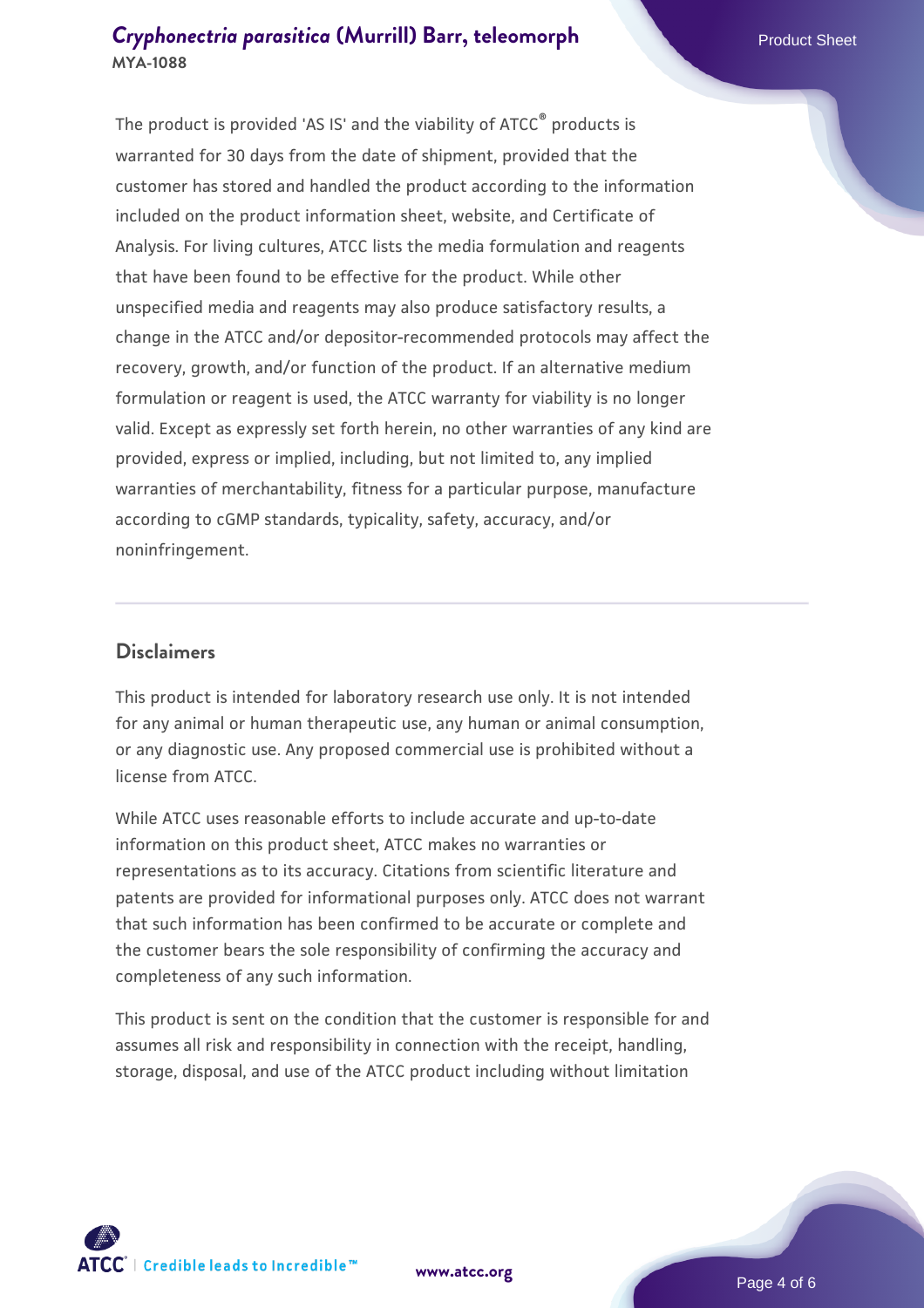taking all appropriate safety and handling precautions to minimize health or environmental risk. As a condition of receiving the material, the customer agrees that any activity undertaken with the ATCC product and any progeny or modifications will be conducted in compliance with all applicable laws, regulations, and guidelines. This product is provided 'AS IS' with no representations or warranties whatsoever except as expressly set forth herein and in no event shall ATCC, its parents, subsidiaries, directors, officers, agents, employees, assigns, successors, and affiliates be liable for indirect, special, incidental, or consequential damages of any kind in connection with or arising out of the customer's use of the product. While reasonable effort is made to ensure authenticity and reliability of materials on deposit, ATCC is not liable for damages arising from the misidentification or misrepresentation of such materials.

Please see the material transfer agreement (MTA) for further details regarding the use of this product. The MTA is available at www.atcc.org.

#### **Copyright and Trademark Information**

© ATCC 2021. All rights reserved.

ATCC is a registered trademark of the American Type Culture Collection.

#### **Revision**

This information on this document was last updated on 2021-05-20

#### **Contact Information**

ATCC 10801 University Boulevard Manassas, VA 20110-2209 USA